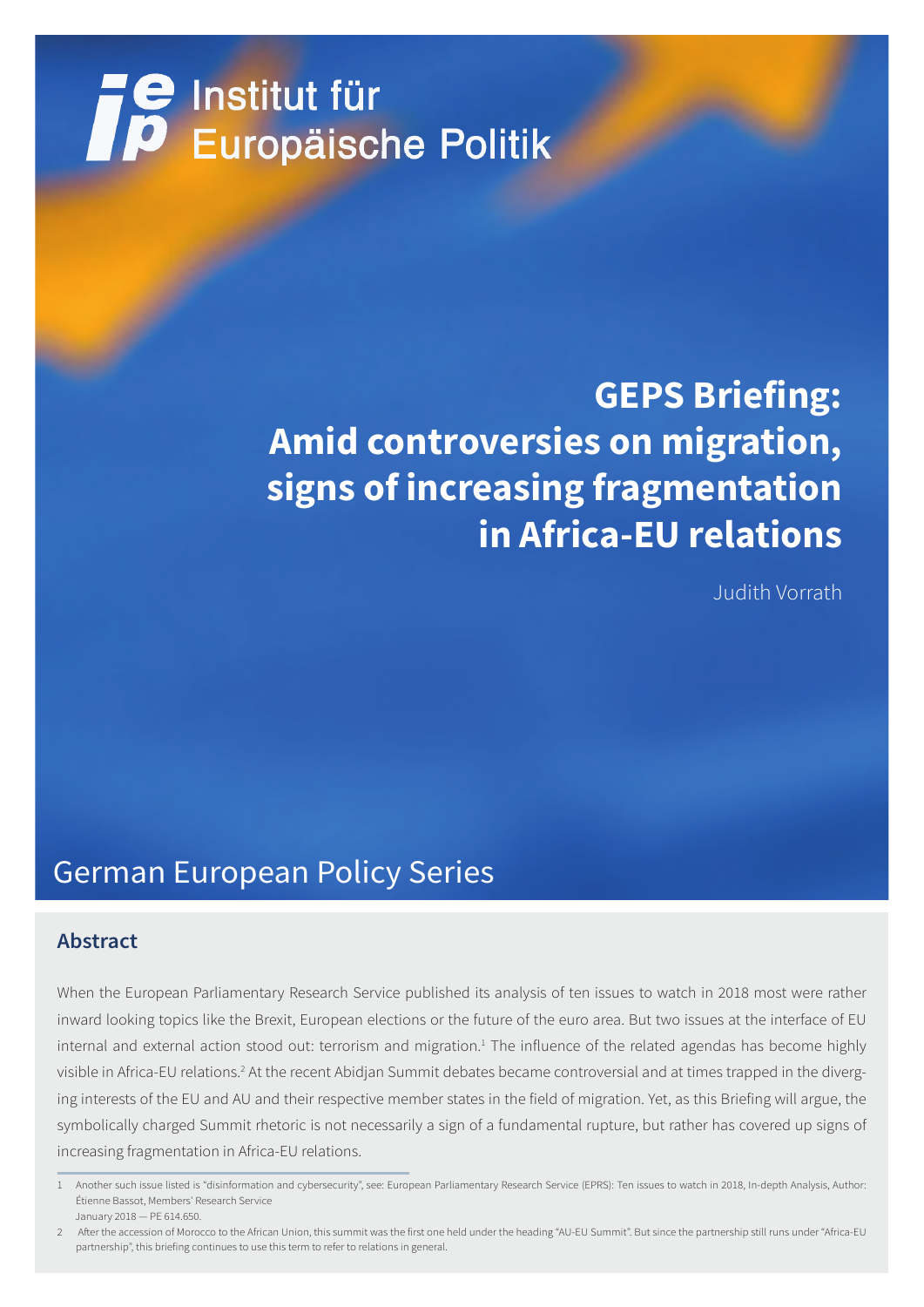## **About the author**

Dr. Judith Vorrath is a researcher in the International Security Division of the German Institute for International and Security Affairs / Stiftung Wissenschaft und Politik (SWP) in Berlin. She has been working on different aspects of peace and security in sub-Saharan Africa, in recent years particularly on transnational organized crime and its links to statehood and violence in West Africa.



## **About the series**

The German European Policy Series (GEPS) aspires to be a combination of reference texts and in-depth analysis by providing a plethora of facts, figures, and interpretations. It addresses a diverse audience including practitioners such as politicians, teachers, economists and administrative staff, members of the civil society, academics and students all over the European Union. The series aims at providing detailed, up-to-date information on the fundamentals and concepts of Germany's European Policy.

#### ISSN 2511-8129

### **About IEP**

Since 1959, the Institut für Europäische Politik (IEP) has been active in the field of European integration as a non-profit organisation. It is one of Germany's leading research institutes on foreign and European policy.

IEP works at the intersection of academia, politics, administration, and civic education. In doing so, IEP's tasks include scientific analyses of problems surrounding European politics and integration, as well as promoting the practical application of its research findings. | www.iep-berlin.de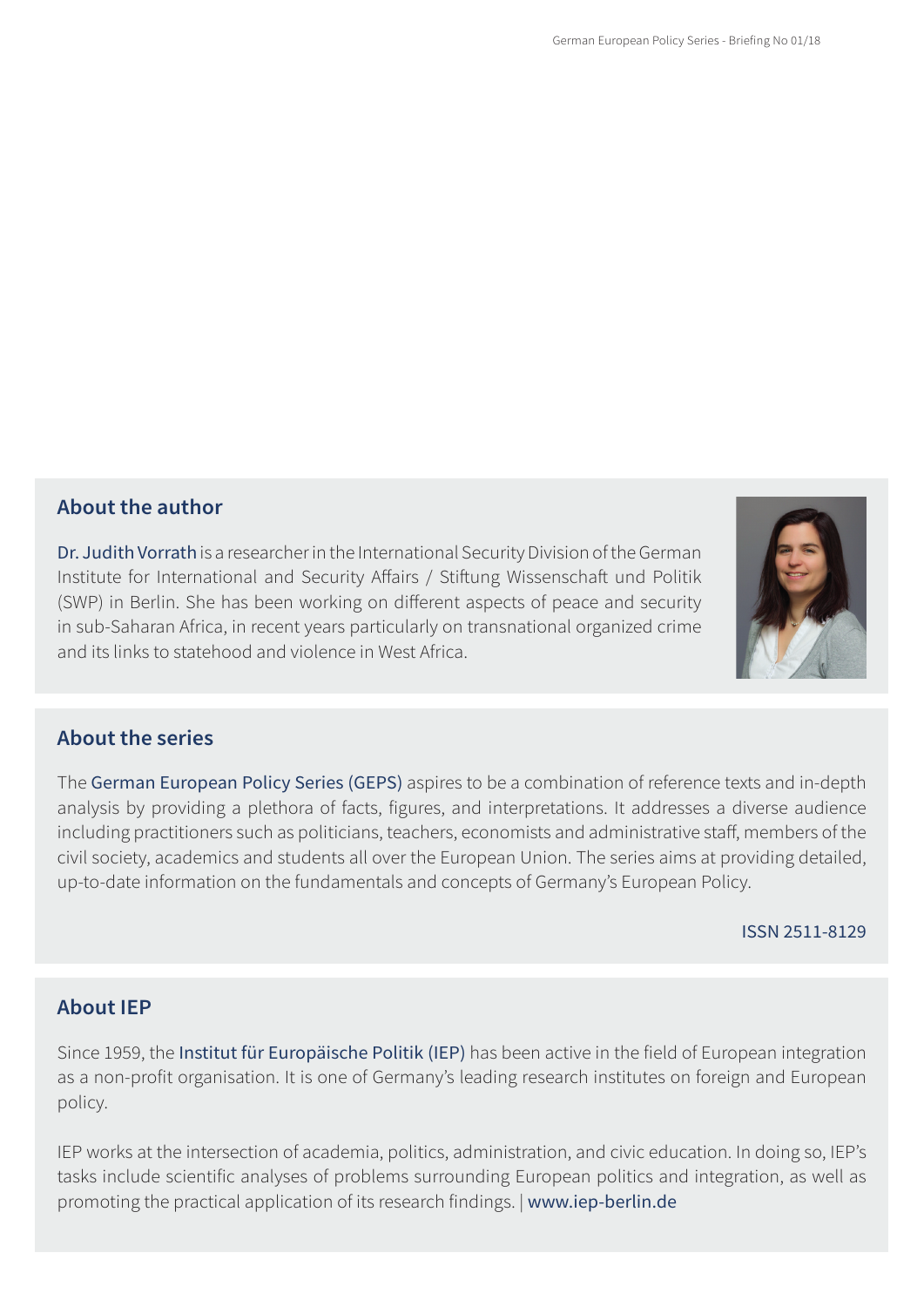## **Table of Contents**

| 1. Is Europe losing ground in Africa? |  |
|---------------------------------------|--|
| 2. The trap of trade-offs             |  |
| 3. The misfit of technical solutions  |  |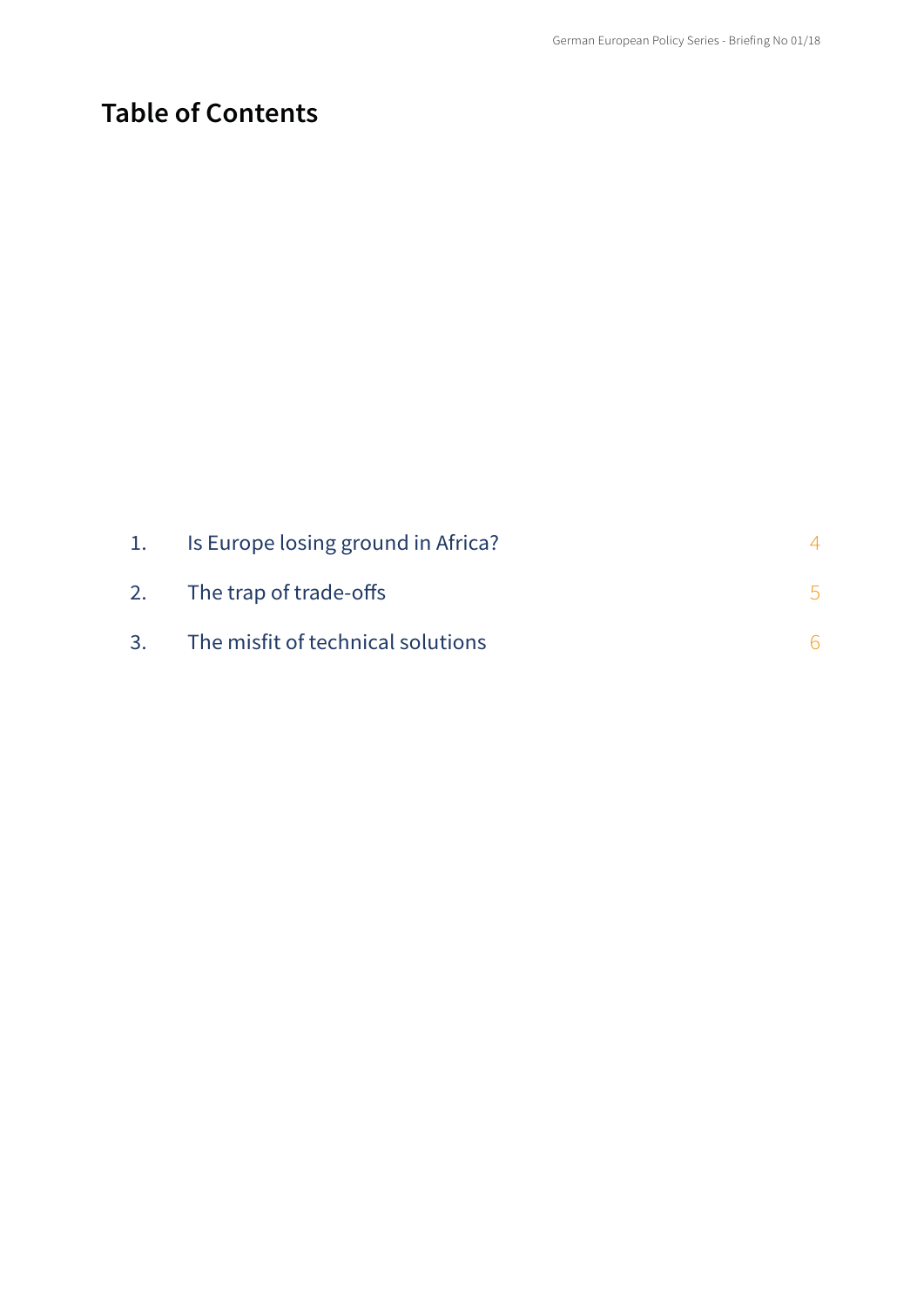## Amid controversies on migration, signs of increasing fragmentation in Africa-EU relations

## Judith Vorrath

The CNN pictures of alleged slave markets in Libya that had just been released rendered the issue of migration even more contentious at the consultations of the Abidjan Summit end of November 2017. Even though such phenomena are far from new and had been reported before from Libya, the visual proof of the trade in human beings for labor exploitation sparked a heated debate. Migration has clearly become a dominant issue in Africa-EU relations. Reports on the Abidjan Summit pictured two opposing sides with inherently different interests. Indeed, the views on migration differ between both continents. According to World Bank data, the inflow of remittances to sub-Saharan African countries alone was about 34.8 billion US-Dollars in 2015.<sup>1</sup> High mobility within African regions linked to labor migration, petty trade and pastoralism is another important factor for local livelihood while longer-term migration also is a way of easing the demographic pressure in some countries. On the European side, at least among EU member states, the main focus is rather on reducing (irregular) migration from or through the neighborhood and increasing swift repatriation of asylum seekers. The lengthy drafting of the final declaration that was just published a week after the Abidjan Summit, therefore, has been seen by observers as an expression of these different interests and strained relations. Indeed, an inter-continental partnership breaking the donor-recipient logic as initially envisaged by the Joint Africa-EU Strategy (JAES) in 2007 is still out of reach. But it is premature to conclude a fundamental rift as both sides know that they need each other more than ever. Rather the awareness of interdependence and the urgency of security and migration challenges risk to lead to ad hoc responses and a further fragmentation of relations.

#### 1 International Bank for Reconstruction and Development / The World Bank, Migration and Remittances Factbook 2016, third edition, Washington D.C. 2016, p. 36. As the publication notes the true amount of remittances is likely to be higher due to unrecorded flows.

## **1. Is Europe losing ground in Africa?**

Due to some longer-term trends, particularly the rising importance of China, India, Turkey or the Gulf States in Africa, Europe's influence seems to be in decline. The consequences of Brexit including serious cuts in European development funds, but also a potential weakening of European foreign policy vis-à-vis certain African states could well add to this picture. Moreover, the value-based model of the EU is losing traction as fundamental principles are even called into question in EU member states. The EU may have never fully lived up to its aspiration of being a "norm entrepreneur" in its neighborhood and the partnership on democratic governance and human rights has always been rather unpopular with the African side – in contrast to the peace and security partnership. But the recent Summit has demonstrated that these issues have almost dropped off the agenda.

However, the EU and its member states are still providing the largest amount of development aid to Africa.2 With its strong support to peace operations and the African Peace and Security Architecture as well as the presence of CSDP missions the EU is an important security provider. Moreover, Europe remains Africa's principal trading partner. Additional funding through schemes like the EU External Investment Plan with 4.1 billion Euros to attract private investments of a larger scale can also be interpreted as an attempt to keep up with other important economic powers on the con-

<sup>2</sup> OECD, Development aid at a glance: Statistics by region, 2. Africa, 2017 edition: http://www.oecd.org/dac/financing-sustainable-development/ development-finance-data/Africa-Development-Aid-at-a-Glance.pdf [27 February 2018].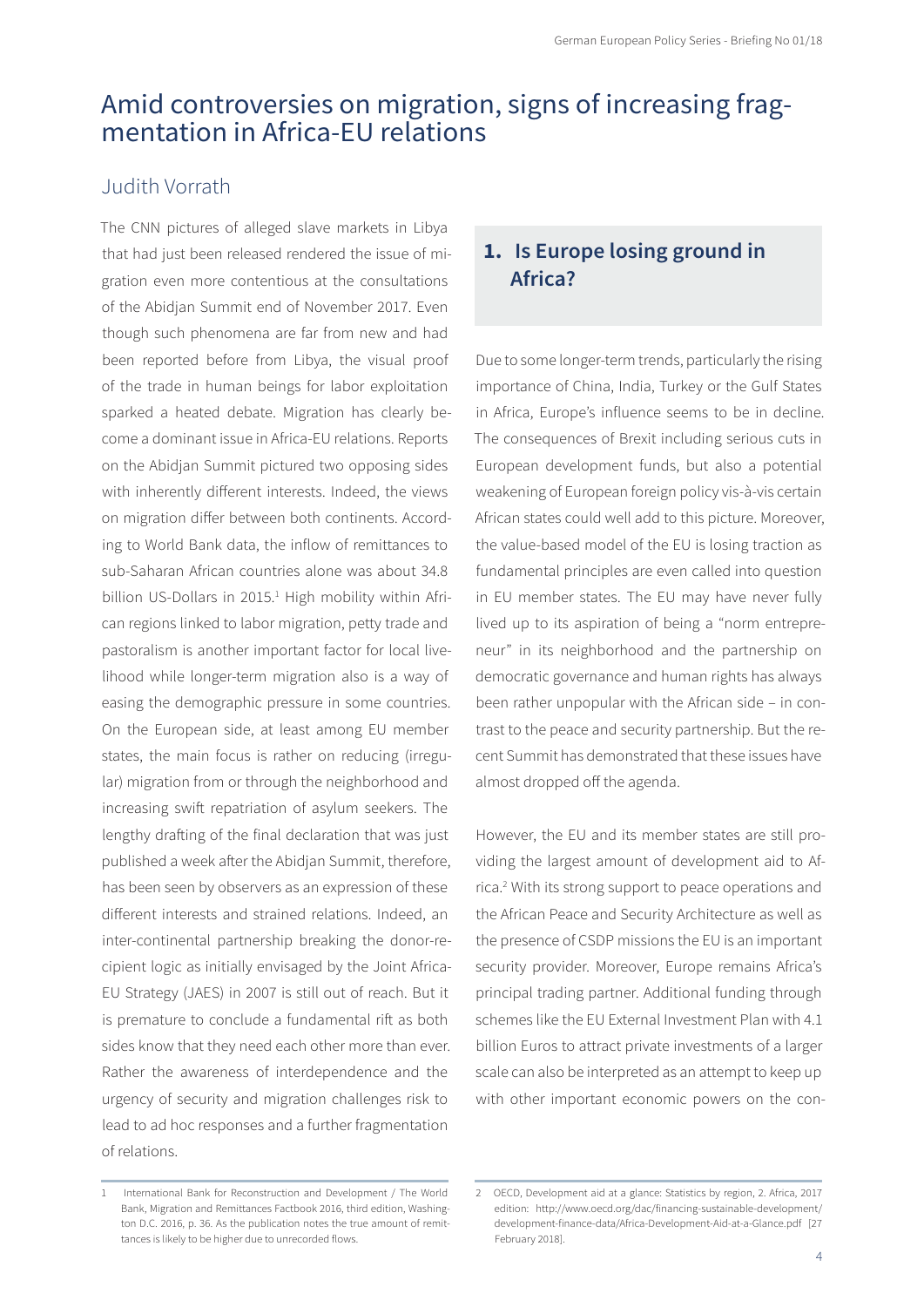tinent.<sup>3</sup> Attention for the African continent has rarely been that high in European politics as for example the recent German initiatives (Compact, Marshall Plan, Pro!Africa) demonstrate. Overall, there is rather more engagement than less. The problem, however, is that there is a proliferation of cooperation schemes and ad hoc measures which lack a fundamental political leitmotif – on both sides.

## **2. The trap of trade-offs**

The shifting European agenda clearly drives many emerging programs at the regional or country level in the wider Southern neighborhood. More importantly, "[t]he EU institutions are increasingly risk-averse and primarily driven by short-term security and migration concerns."4 On the African side, the bargaining power of some state elites has visibly increased particularly along the main migration routes towards Europe. Yet, among those countries which concluded migration partnerships with the EU, many are facing a difficult security and political situation, for example Mali, Niger, Nigeria and Chad. The multitude of European actors on the ground in Mali symbolizes the increasing relevance of the region in foreign and security policy. Apart from the military training mission (EUTM) and the civilian CSDP mission EUCAP Sahel Mali, several European countries including Germany are engaged in the UN mission (MINUSMA) while France is still running the counter-terrorism Operation Barkhane in the region. The G5 Sahel Joint Force that shall strengthen cross-border operations against terrorist groups as well as drug and human trafficking is supported by the EU with an increased contribution of 100 million

Euros.5 No one can seriously claim a down-grading of European engagement in the light of these measures. The effects, however, may be ambivalent.

The multitude of agreements and initiatives linked to migration and terrorism may be seen as a problem in its own right. So far about 146 programs worth approximately 2.4 billion Euros have been approved under the Emergency Trust Fund for stability and addressing root causes of irregular migration and displaced persons in Africa (EUTF for Africa) alone.<sup>6</sup> The more problematic aspect, however, is the dilution of different agendas without a visible overarching strategy. The issue of migration tends to trickle into almost every other European policy in relation to Africa and its regions in recent years. For example, the EU Sahel Strategy in 2011 pointed out the dangers of transnational organized crime mostly with regard to drug trafficking, or more precisely cocaine smuggling. The following Action Plan for 2015-2020 almost exclusively highlighted human smuggling and trafficking as a concrete criminal threat. This shift may be one in rhetoric mostly and refer only to one particular field, but there also are concrete impacts on the ground. A recent analysis of the situation in Mali emphasizes that MI-NUSMA has increasingly been linked with controlling migration which may slow down the peace process in the country.<sup>7</sup> Apparently, the European engagement relies on the assumption that "all good things go together" without full consideration of substantial trade-offs. Stabilization named as a top priority in the EU´s Strategy for the Southern Neighborhood may well be undermined by measures to contain or reduce migration. Moreover, rather technical approaches are pursued as a way to navigate the difficult political terrain.

<sup>3</sup> For more details see: EU, Factsheet EU External Investment Plan, https:// ec.europa.eu/europeaid/sites/devco/files/factsheet-eip-20171120\_ en.pdf [27 February 2018]

<sup>4</sup> Jean Bossuyt, (with support from Dalil Djinnit): Can EU-Africa relations be deepened? A perspective on power-relations, interests and incentives, European Centre for Development Policy Management/ECDPM: Briefing Note No. 97, Maastricht November 2017, p. 3.

<sup>5</sup> European Commission, Press release: EU mobilises the international community for Africa's Sahel region, Brussels, 23 February 2018.

<sup>6</sup> European Commission: EU Emergency Trust Fund for Africa – Factsheet, December 2017, p. 1.

<sup>7</sup> Charlotte Wiedemann: Viel Militär, weniger Sicherheit: Mali-Fünf Jahre nach Beginn der Intervention, Heinrich-Böll-Stiftung: e-Paper, January 2018, p. 9.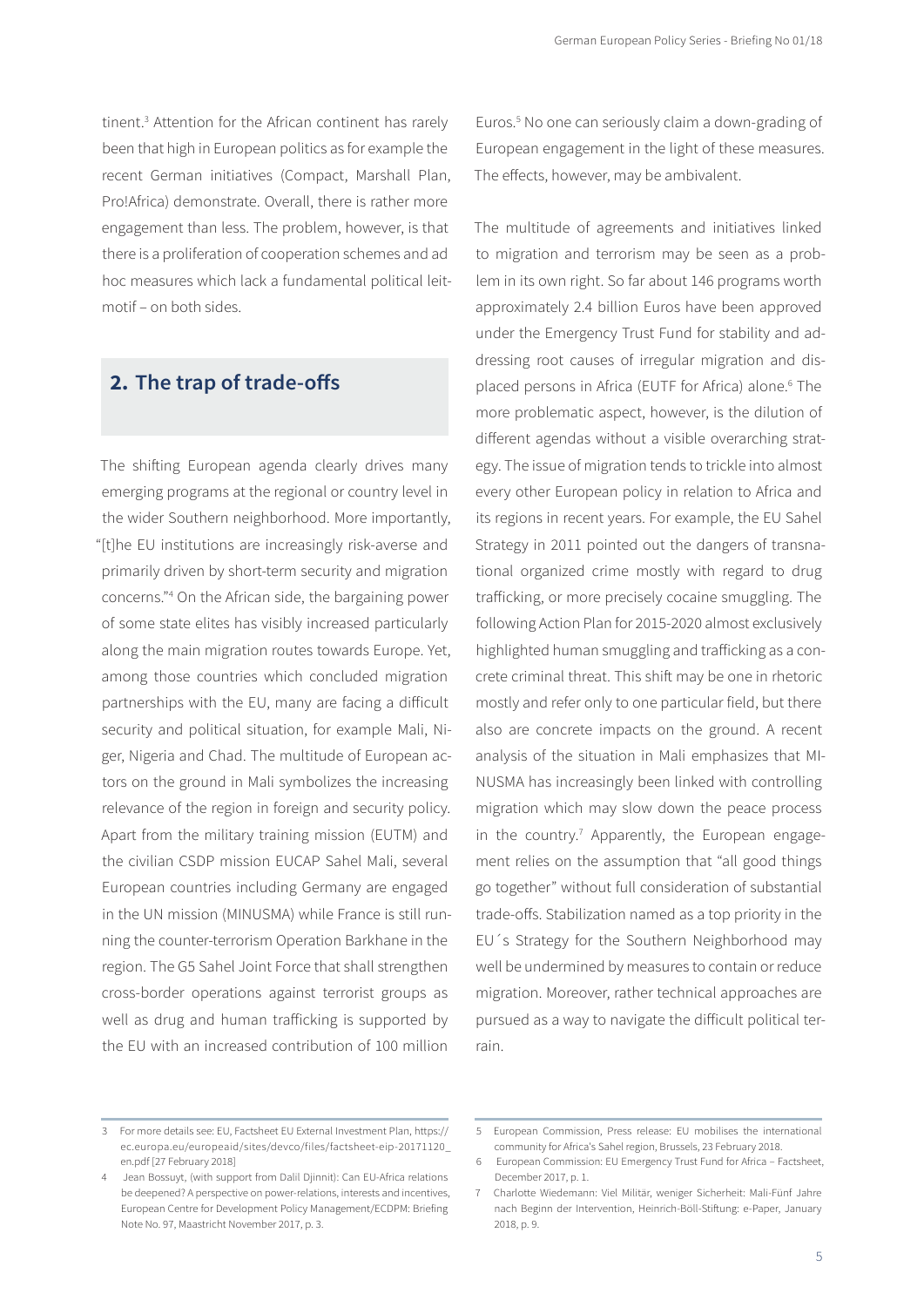## **3. The misfit of technical solutions**

This can be seen in one particular area of cooperation where the agendas for tackling terrorism and migration supposedly converge: border management and security. The activities under the action plan of the Valletta migration summit in November 2015 include European support for extending national control capacities at land, sea and air borders. There is a strong focus on the Mediterranean, most notably on Libya due to the increasingly dangerous migration routes and security challenges in the country. Apart from attempts to include Libya into the EU Seahorse Mediterranean Network and the training of its coast guard by EUNAVFOR MED, its UN-backed government will receive 285 million Euros from Italy and the EU for extending its border facilities until 2023.<sup>8</sup> But strengthening border security and management is also part of the cooperation with West African states. The migration partnerships foresee the support by CSDP missions and the inclusion of EU agencies like the European Border and Coast Guard Agency. One pillar of the EUTF is improving border management, combating transnational trafficking and criminal networks as well as terrorism-related activities through projects like the "Programme to support the strengthening of security in the Mopti region and the management of border areas" in Mali.<sup>9</sup> Moreover, some EU member states also conduct bilateral programs of train and equip in border control.

There are potential negative side-effects like the relocation of main migration routes to less stable areas and increasing dangers for migrants. Some fear

a securitization of EU policy under the cooperation schemes on migration. Yet, the main part of the EUTF, for example, is spent on socio-economic development like promoting education and employment. The more problematic aspect of the plethora of projects in this field is a rather isolated short-term approach and almost an obsession with capacity-building. This is a general scheme in EU security cooperation as 14 out of 16 CSDP missions have a capacity-building component. While capacities in many transit countries are clearly weak, conditions for effective and sustainable improvements in border management are often equally futile. First, for an effective tackling of crossborder terrorism, organized crime and human smuggling and trafficking, the criminal justice sector is core. Yet, many programs in the security realm focus on the military and/or agencies at the borders. Controls may have a short-term deterrent effect including for irregular migrants, but in order to pursue cases after arrests or seizures the role of (specialized) police units, prosecutors and courts is crucial. Programs supporting those actors e.g. by the EU in fact exist, but they seem to be barely linked to those on border security and management. Second, the rather short-term technical approach ignores relevant power structures and economic incentives at (West) African borders. The main concern with capacity-building in the security sector usually are negative human rights implications. This danger is real, but strengthening border controls can also interfere in the political economy of borderlands since cross-border smuggling as well as informal arrangements around official crossing points are important sources of income in often marginalized regions. Again, some European programs are trying to tackle this aspect by providing alternative sources of income. But apart from the time economic transformation will take, the ultimate issue is the political relationship of center and periphery.

The developments described have not rendered EU-Africa relations less important, but rather changed the ground of cooperation. The dominant agendas of ter-

<sup>8</sup> euobserver, 'EU and Italy put aside €285m to boost Libyan coast guard', by Nikolaj Nielsen, Brussels, 29 November 2017: https://euobserver.com/ migration/140067 [27 February 2018].

<sup>9</sup> European Commission, EU Emergency Trust Fund for Africa, as of: 18 December 2017, pp. 3-4: https://ec.europa.eu/trustfundforafrica/sites/ euetfa/files/eu\_emergency\_trust\_fund\_for\_africa\_18-12-2017.pdf [27 February 2018].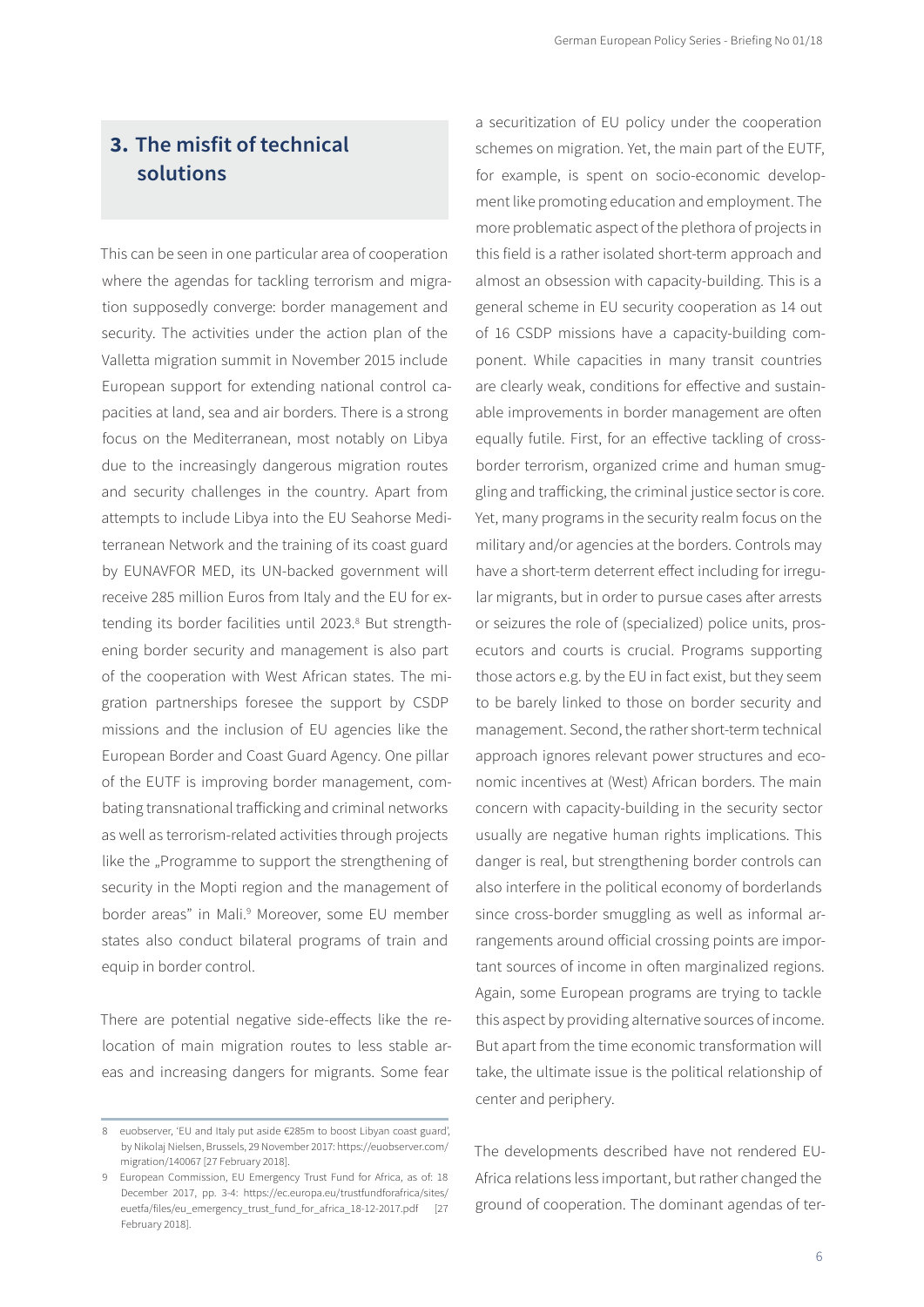rorism and migration vis-à-vis certain African regions have not only sidelined established institutions and formats like the African Peace and Security Architecture, but increasingly fragmented responses to core challenges in the wider Southern Neighborhood of the EU. Apart from pro-actively dealing with serious trade-offs in European foreign and security policy and avoiding negative side-effects as far as possible, a stronger political basis of an Africa-EU partnership needs to be revived. Moreover, policy makers should have a wider perspective on the chances, not just the problems of interdependence and inter-continental links including with regard to African and European diasporas on both sides of the Mediterranean.